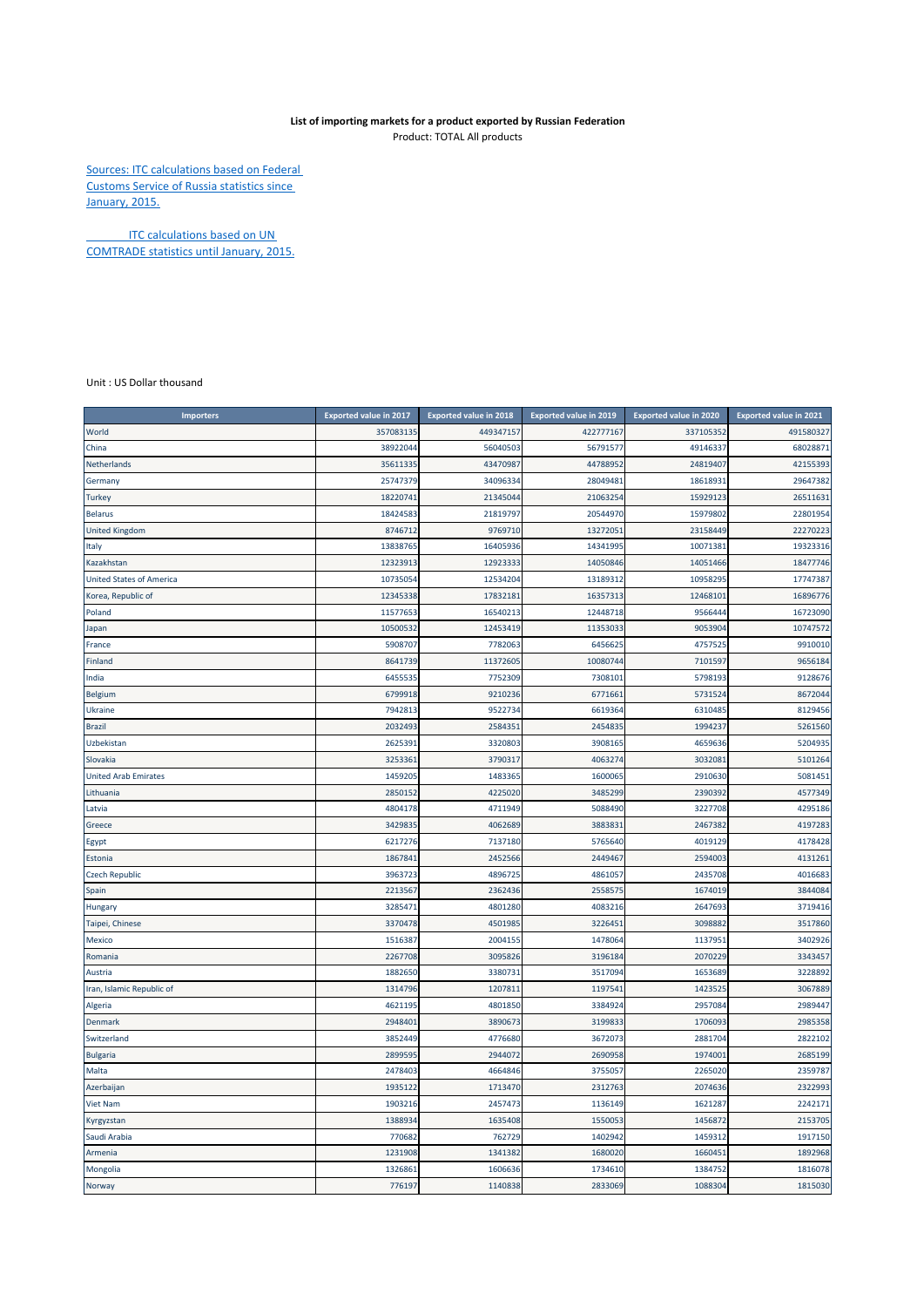| Moldova, Republic of              | 864506  | 1204574 | 1257247 | 954095  | 1755387 |
|-----------------------------------|---------|---------|---------|---------|---------|
| Israel                            | 166919  | 1954134 | 1416492 | 133417  | 1737627 |
| Bangladesh                        | 762860  | 733511  | 1117774 | 152869  | 1721612 |
| Singapore                         | 329015  | 2789632 | 2299599 | 115097  | 1670168 |
| Hong Kong, China                  | 702183  | 992523  | 803298  | 1935786 | 1614843 |
| Malaysia                          | 60158   | 1086629 | 1149844 | 1047803 | 1429841 |
| Serbia                            | 926212  | 1010989 | 1526765 | 944179  | 1284814 |
| Georgia                           | 96541   | 1204788 | 1157310 | 1042460 | 1257640 |
| Senegal                           | 25435   | 559117  | 710942  | 477865  | 1221345 |
| Morocco                           | 89488   | 929079  | 764890  | 765846  | 1213928 |
| Tajikistan                        | 69230   | 849555  | 953101  | 795511  | 1114103 |
| Sweden                            | 193380  | 3140898 | 2298405 | 1043293 | 1071599 |
| Nigeria                           | 385945  | 733738  | 376644  | 423585  | 883389  |
| Croatia                           | 79590   | 1229542 | 1474145 | 778726  | 866757  |
| Canada                            | 644129  | 580808  | 817219  | 31907   | 737807  |
| Turkmenistan                      | 343780  | 288831  | 543322  | 649475  | 725416  |
| Indonesia                         | 788776  | 868094  | 769897  | 564334  | 681537  |
|                                   | 963632  | 906666  | 709433  | 209730  | 603810  |
| Portugal                          | 70763   | 644459  | 552561  | 747351  | 595870  |
| Kuwait<br>Syrian Arab Republic    | 279859  | 397225  | 169874  | 182616  |         |
|                                   |         |         |         |         | 594438  |
| Philippines                       | 19629   | 799622  | 695353  | 528878  | 532528  |
| Lebanon                           | 62482   | 458936  | 510678  | 315024  | 520080  |
| <b>Area Nes</b>                   | 10713   | 114772  | 665715  | 43671   | 506946  |
| Thailand                          | 51421   | 753483  | 614349  | 353858  | 494185  |
| Ireland                           | 39231   | 677894  | 436781  | 25161   | 464532  |
| Ecuador                           | 21898   | 356498  | 397579  | 21543   | 460375  |
| Uganda                            | 63178   | 62655   | 52553   | 267716  | 407736  |
| <b>Bahamas</b>                    | 439     | 41727   | 281411  | 161438  | 394207  |
| Argentina                         | 211389  | 394669  | 322341  | 94472   | 370011  |
| Peru                              | 262742  | 339024  | 264459  | 201328  | 368380  |
| Slovenia                          | 268032  | 377240  | 489421  | 441396  | 354637  |
| Pakistan                          | 261022  | 418854  | 168663  | 496902  | 343475  |
| South Africa                      | 20386   | 285733  | 280694  | 288385  | 342222  |
| Tunisia                           | 375372  | 683057  | 515571  | 373630  | 333025  |
| Libya, State of                   | 13518   | 227091  | 156338  | 121248  | 331969  |
| Colombia                          | 426643  | 273647  | 152507  | 9964    | 331408  |
| Cameroon                          | 6249    | 103462  | 93362   | 122739  | 309652  |
| Sudan                             | 437913  | 509349  | 274403  | 374313  | 306298  |
| Togo                              | 5657    | 196555  | 399952  | 281962  | 287603  |
| Saint Lucia                       | 31048   | 22      | 0       |         | 285020  |
| Myanmar                           | 167349  | 272368  | 279922  | 225148  | 284333  |
| Iraq                              | 140261: | 765468  | 264431  | 127252  | 282769  |
| Jordan                            | 133966  | 588306  | 365105  | 217830  | 247927  |
| Australia                         | 120708  | 141046  | 134894  | 123386  | 236370  |
| Yemen                             | 304068  | 300315  | 249720  | 238269  | 234383  |
| Cyprus                            | 30626:  | 786489  | 764626  | 263104  | 230974  |
| Kenya                             | 201754  | 217574  | 159960  | 234928  | 221112  |
| Gibraltar                         | 557839  | 148426  | 128004  | 597808  | 196158  |
| Ethiopia                          | 61428   | 85586   | 41669   | 26562   | 194694  |
| Guatemala                         | 4691    | 81563   | 71015   | 6688    | 182921  |
| Oman                              | 112045  | 154139  | 235933  | 209120  | 168177  |
| Ghana                             | 135032  | 110047  | 123822  | 119423  | 166391  |
| Rwanda                            | 20442   | 30632   | 13802   | 18777   | 162167  |
| Tanzania, United Republic of      | 14983   | 179206  | 131105  | 177780  | 158410  |
| Venezuela, Bolivarian Republic of | 67606   | 84063   | 66200   | 99240   | 147909  |
| Nicaragua                         | 33680   | 35040   | 51985   | 43744   | 145357  |
|                                   |         |         |         |         |         |
| Honduras                          | 26613   | 27989   | 42195   | 56477   | 143102  |
| Albania                           | 7261    | 125691  | 98469   | 129359  | 132543  |
| Cuba                              | 276584  | 372706  | 186735  | 133017  | 130800  |
| Côte d'Ivoire                     | 5462    | 52819   | 79049   | 61663   | 129387  |
| Qatar                             | 49785   | 42346   | 46091   | 63956   | 124118  |
| Congo                             | 22648   | 38110   | 27917   | 93717   | 122440  |
| Congo, Democratic Republic of the | 18262   | 33095   | 35282   | 57993   | 118088  |
| Bosnia and Herzegovina            | 72804   | 86518   | 38079   | 39155   | 108381  |
| Chile                             | 79118   | 124482  | 97331   | 57594   | 99891   |
| Dominican Republic                | 32024   | 110627  | 87744   | 43363   | 93708   |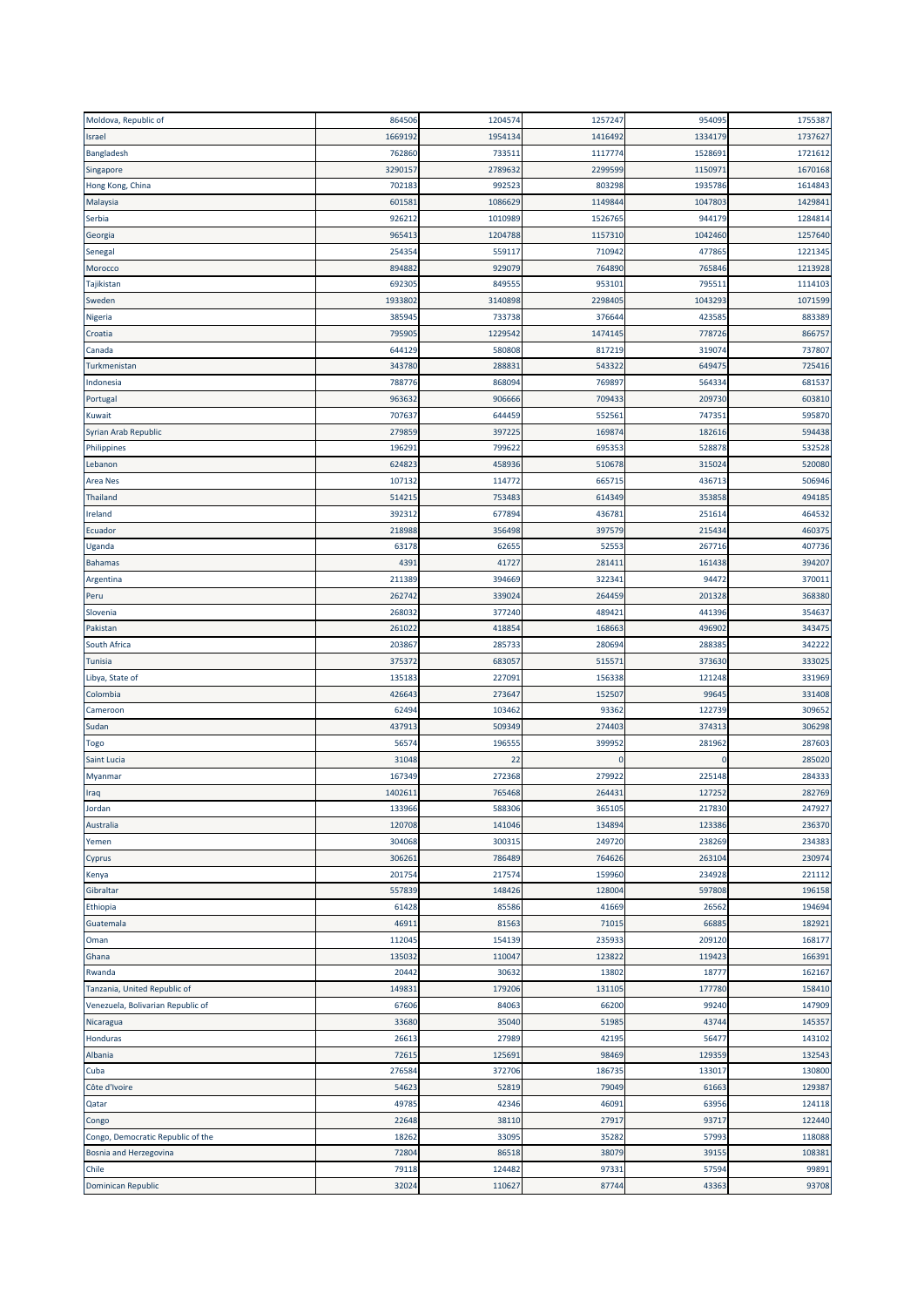| Sri Lanka                                 | 85044    | 105732      | 107910      | 239606   | 89560 |
|-------------------------------------------|----------|-------------|-------------|----------|-------|
| Mali                                      | 94060    | 41148       | 83725       | 72700    | 88657 |
| Angola                                    | 119664   | 49469       | 49652       | 79422    | 87654 |
| <b>El Salvador</b>                        | 15462    | 20706       | 24752       | 13246    | 86714 |
| Afghanistan                               | 205267   | 118693      | 120961      | 153355   | 81903 |
| Macedonia, North                          | 4554     | 52245       | 27344       | 33390    | 81199 |
| <b>New Zealand</b>                        | 82914    | 27087       | 185051      | 25782    | 63319 |
| Panama                                    | 18245    | 21635       | 29040       | 3821     | 61130 |
| Mozambique                                | 70926    | 95365       | 68702       | 88397    | 54780 |
| Guinea                                    | 1795     | 61162       | 55573       | 5802     | 54392 |
| Faroe Islands                             | 14140    | 17783       | 13252       | 1412     | 53800 |
| Costa Rica                                | 26778    | 57454       | 25086       | 2168     | 52240 |
| Uruguay                                   | 30413    | 33036       | 30171       | 44516    | 51114 |
| Djibouti                                  | 17142    | 16858       | 25084       | 1034     | 49570 |
| Botswana                                  | 1819     | 19516       | 24425       | 24588    | 48936 |
| Bolivia, Plurinational State of           | 4899     | 8359        | 39454       | 772      | 47209 |
| Paraguay                                  | 20126    | 14872       | 16100       | 27153    | 46397 |
| <b>Barbados</b>                           | O        | $\mathbf 0$ | 859         | 154      | 38263 |
|                                           | 9923     | 1022        | 10041       | 6654     | 37592 |
| Benin                                     |          |             |             |          |       |
| Cambodia                                  | 5314     | 11556       | 16904       | 7254     | 37334 |
| <b>Burkina Faso</b>                       | 17484    | 32182       | 37510       | 9720     | 37272 |
| Haiti                                     | 7518     | 11375       | 6784        | 590      | 22267 |
| Luxembourg                                | 5741     | 63807       | 49586       | 1264     | 21820 |
| Iceland                                   | 1436     | 15913       | 40532       | 4285     | 21631 |
| Madagascar                                | 2170     | 13273       | 7910        | 842      | 17876 |
| Cayman Islands                            | 1995     | 1420:       | 13773       | 2101     | 17667 |
| Nepal                                     | 11463    | 6912        | 13767       | 8682     | 16737 |
| Mauritania                                | 14626    | 24481       | 15727       | 3634     | 15603 |
| Somalia                                   | 966      | 5077        | 1702        | 6881     | 14774 |
| <b>Bahrain</b>                            | 517      | 93674       | 35326       | 9163     | 13840 |
| Andorra                                   | 6256     | 99          | 174         | 939      | 13478 |
| Gabon                                     | 1021     | 6588        | 5311        | 568      | 13164 |
| <b>British Virgin Islands</b>             | 19465    | 21783       | 23908       | 1489     | 12649 |
| <b>Maldives</b>                           | 471      | 3321        | 3200        | 1558     | 12495 |
| Namibia                                   | 1446     | 14412       | 12219       | 24156    | 12035 |
| Lao People's Democratic Republic          | 11448    | 148816      | 35281       | 9040     | 9555  |
| Malawi                                    | 9854     | 11461       | 5317        | 11640    | 9544  |
| Eritrea                                   | 2768     | 12018       | $\mathbf 0$ | 406      | 9189  |
| Burundi                                   | 5606     | 10409       | 5067        | 4505     | 8993  |
| Zimbabwe                                  | 2482     | 9711        | 3216        | 2998     | 7917  |
| South Sudan                               | 945      | 2810        | 3087        | 4246     | 7748  |
| Palestine, State of                       | 2668     | 4950        | 4148        | 4475     | 7165  |
| Liberia                                   | 436      | 4768        | 7459        | 6315     | 7079  |
| Montenegro                                | 11405    | 11748       | 26774       | 13222    | 6089  |
| Central African Republic                  | 2385     | 905         | 2465        | 2387     | 5828  |
| Zambia                                    | 334      | 3719        | 84168       | 9494     | 4547  |
| Suriname                                  | 2286     | 2958        | 4182        | 2396     | 3487  |
| <b>Mauritius</b>                          | 4513     | 4359        | 829         | 909      | 3444  |
| Seychelles                                | 7847     | 5717        | 4479        | 3442     | 3260  |
| <b>New Caledonia</b>                      | 374      | 2791        | 4767        | 3970     | 2667  |
| Guyana                                    | 1068     | 2683        | 2204        | 2655     | 2584  |
| <b>Brunei Darussalam</b>                  | 95       | 811         | 1103        | 70526    | 2513  |
| <b>Trinidad and Tobago</b>                | 729250   | 558337      | 42886       | 19678    | 2346  |
| Chad                                      | 1974     | 1165        | 18464       | 2121     | 2175  |
| Sierra Leone                              | 1523     | 690         | 1060        | 2351     | 1805  |
|                                           | 503      | 34234       | 436         | 576      | 1577  |
| <b>Equatorial Guinea</b>                  |          |             |             |          |       |
| Niger                                     | 1542     | 259         | 1011        | 57929    | 1204  |
| Saint Vincent and the Grenadines          | $\Omega$ | -1          | 8           | о        | 1035  |
| Jamaica                                   | 3947     | 1865        | 1376        | 1569     | 698   |
| Papua New Guinea                          | 1072     | 962         | 1225        | 864      | 544   |
| French Southern and Antarctic Territories | 0        | $\Omega$    | 0           | -0       | 499   |
| Gambia                                    | 241      | 1554        | 8565        | 11113    | 475   |
| <b>Marshall Islands</b>                   | 301      | 9160        | 9396        | 412      | 441   |
| Curaçao                                   | 59       | 493506      | 39108       | 224      | 423   |
| United States Minor Outlying Islands      | 701      | 39173       | 106         | 98       | 346   |
| Kiribati                                  | 0        | $\mathbf 0$ | $\bf{0}$    | $\Omega$ | 327   |